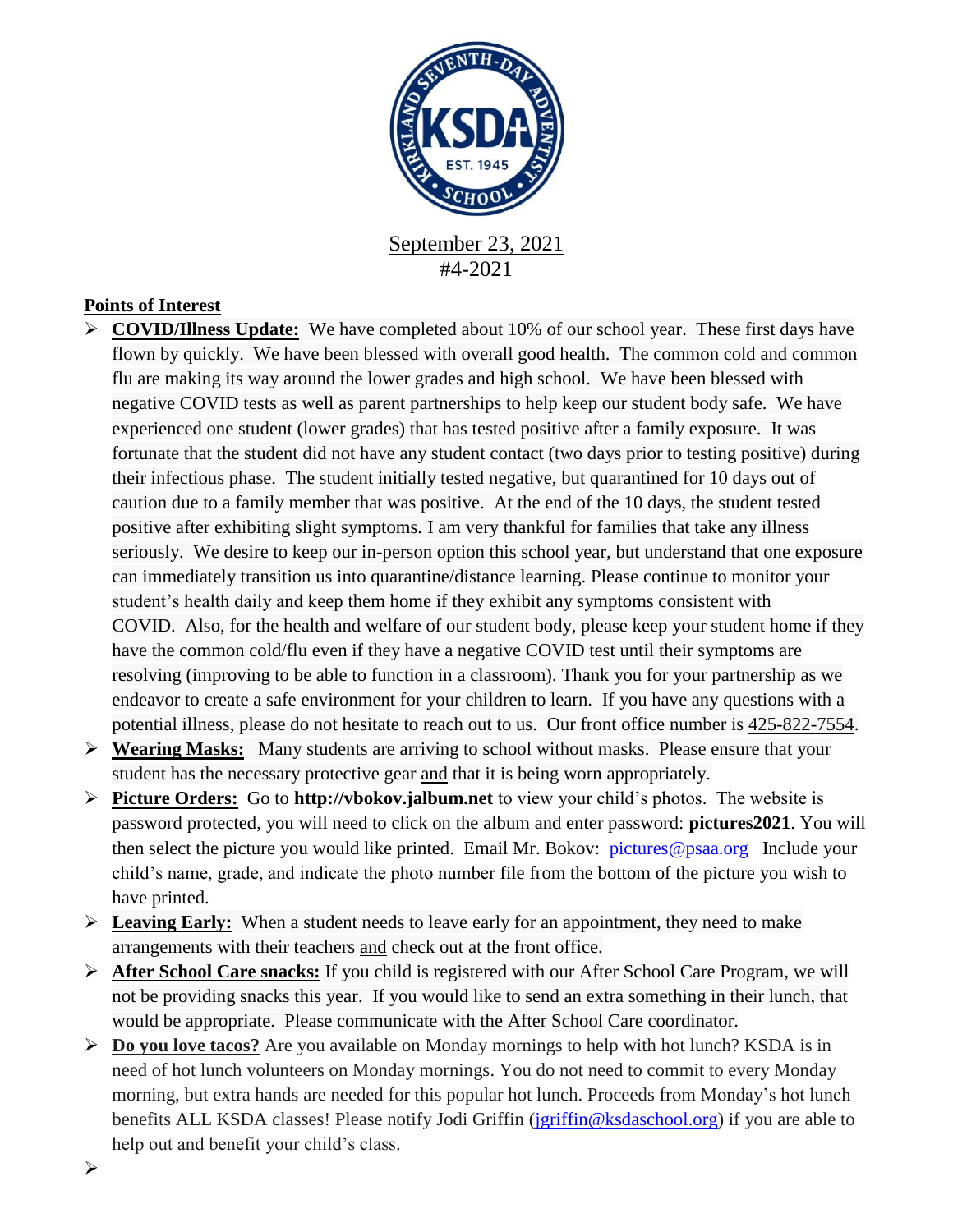- **Volunteers** Parents or guardians that wish to volunteer must undergo background screening prior to the scheduled event. Background screening information is available at our front desk. It takes approximately one month for verification. In addition, all volunteers have been mandated by the state of Washington to provide one of the following: proof of vaccination, physician signed medical exemption to exclude them from vaccination, or a religion exemption to exclude them from vaccination. PSAA is required to have these forms on file for all employees and volunteers.
- **Hot Lunch Change Up**: Our hot lunch for Tuesdays is undergoing a transformation. Yep, we are switching out our Italian Pizza for an Indonesian Delight. Tuesday's lunch will include fried rice, egg noodles, egg rolls and fruit.

Our vegetarian hot lunch program costs \$5 per meal. Families may pay in advance at the front office, or bring money on the days they plan to eat hot lunch. Proceeds go directly back to students to support classroom supplies and events. Meals come with a vegetable or fruit and a juice box or bottled water.

Monday- Street Tacos Tuesday- Fried Rice, egg noodles, egg rolls Wednesday- Vege-burgers Thursday- Haystacks (taco salad) Friday- Spaghetti

- $\triangleright$  **MAP Testing** We have MAP testing Sept. 27 Oct. 8 and it's very important that your children get adequate sleep during that time.
- **Parent Access to Classrooms** Due to our school's COVID-19 procedures, parents/guardians will not have access to the classrooms during the school day when students are present.
- **Distance Learning**  Please allow our teaching staff 24 hours to transition your student to distance learning. Distance learning is for students who are quarantining due to symptoms consistent with COVID-19, exposure to a confirmed case of COVID-19, or families that have medically compromised family members. Distance learning is not to be used for vacations.
- **Prearranged Absence**  Please let your teacher know in advance if your student will be missing time due to family event (wedding, funeral, vacation, etc.). We ask for a 3-day advance notice. This will allow teachers to gather any work and supplies to send home to help keep your student up to date with their school work. We understand that emergencies arise and will work with families during times of crisis.
- **Slowly and Carefully** Please be drive slowly and carefully in our parking lot, giving extra attention for children that may be crossing. Let's work together to keep our kids safe!
- **No After School Playground Play** Please do not use the playground during student pick up. The playground has become a safety issue in the past. Students in their haste to enjoy the playground would run across the lot into oncoming traffic. We have closed the playground to afterschool use to protect our kids.

 $\blacktriangleright$ 

## **Important Dates**

Oct. 25-29 KSDA Week of Prayer Oct. 30 Fall Festival

**Shark Store** –We have partnered with Winners Sportswear, a local Bellevue business, to provide this great opportunity. Best of all, you can order throughout the year and pick up your items locally.